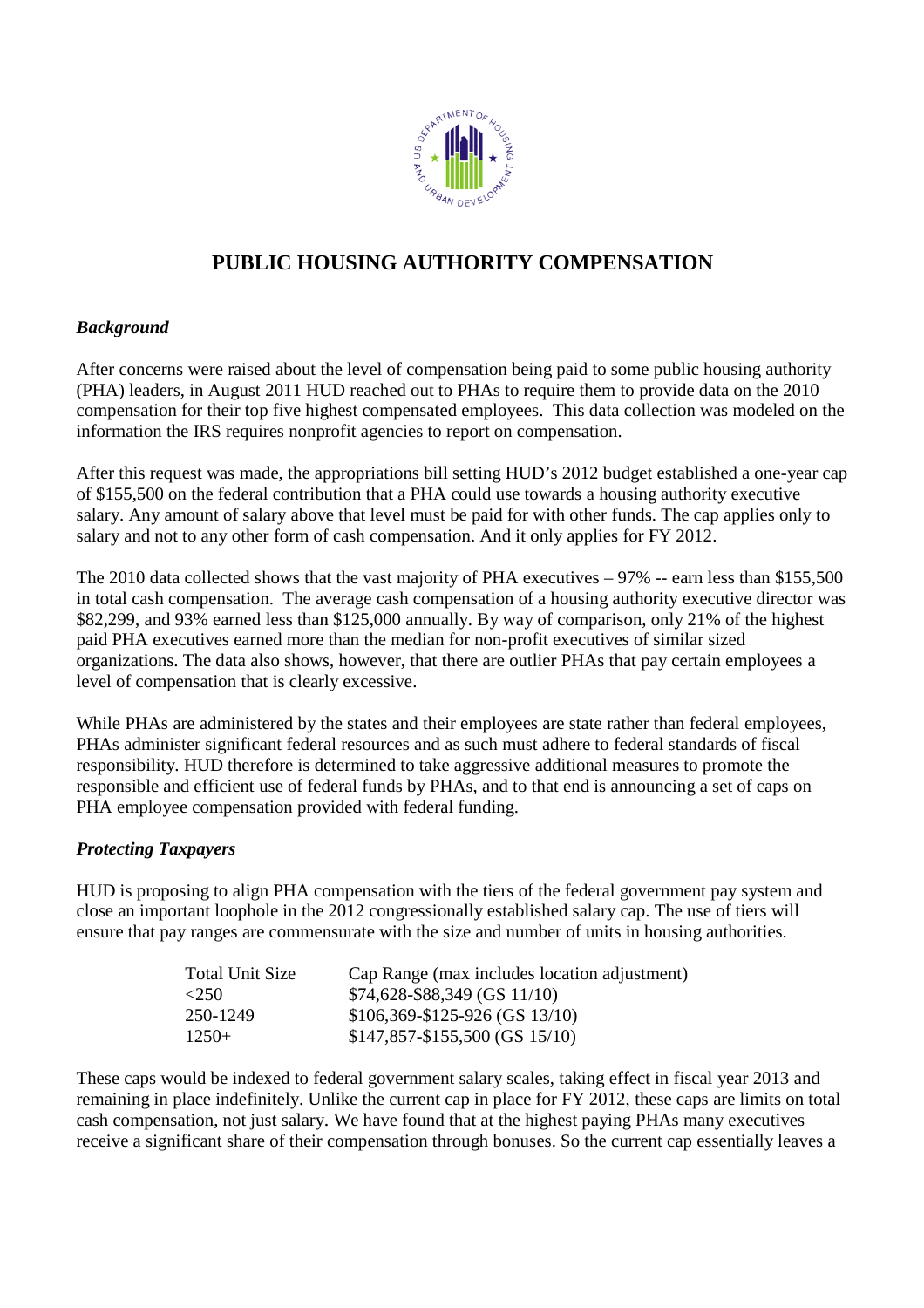loophole that could be used to continue to provide excessive pay through bonuses. The changes announced here will close that loophole.

We want to work with Congress to put in place this permanent solution, but we will not wait if Congress fails to act. So today we are announcing that we will take executive action to put this cap in place in Fiscal Year 2013 under our own regulations if necessary.

### *Notes on the 2010 Data*

In an effort to increase transparency in this area, we are releasing a summary of the 2010 data that has led to these changes. It is important to note several key limitations on the information as collected. First, as the data predates the imposition of the FY 2012 cap, it does not reflect the changes that PHAs have made to comply with the cap. Second, the data reflects total cash compensation, whereas the 2012 cap relates only to salary compensation (excluding bonuses). Finally, the data does not distinguish between compensation paid for with federal resources and that paid with non federal resources. Given these limitations, we are requiring more comprehensive and detailed annual disclosure going forward, which will help us better track the pay levels at the PHAs.

Tables 1 to 3 show the range of compensation for the highest paid PHA employee, organized by HUD region and then by size of agency within each region. We believe that this format will make it easier for PHA boards to compare their pay with those of comparable PHAs, and to more easily comply with the new caps that HUD will implement.

How to read these tables:

- The range created by the  $25<sup>th</sup>$  percentile to the  $75<sup>th</sup>$  percentile reflects the compensation range for 50% of the highest paid employees within the subgroup. This is a useful benchmark for considering the generally competitive range for total compensation.
- The median is the compensation at the center point of the range, at which there are an equal number of employees earning above and below that amount.

For example, among the 27 agencies of more than 1,250 units in Region 2 (New York and New Jersey), the median compensation of the highest paid PHA employee in 2010 was \$131,835; half of the agencies highest paid employees were compensated between \$102,225 and \$154,013.

### *Region key:*

**Region 1:** Connecticut, Vermont, Massachusetts, Maine, New Hampshire, Rhode Island;

**Region 2:** New York, New Jersey;

**Region 3:** Pennsylvania, Virginia, West Virginia, Maryland, Delaware, Washington, D.C.;

**Region 4:** Alabama, Florida, Georgia, Kentucky, Mississippi, North Carolina, South Carolina, Tennessee, Puerto Rico, U.S. Virgin Islands;

**Region 5:** Illinois, Indiana, Michigan, Minnesota, Ohio, Wisconsin;

**Region 6:** Arkansas, Louisiana, New Mexico, Oklahoma, Texas;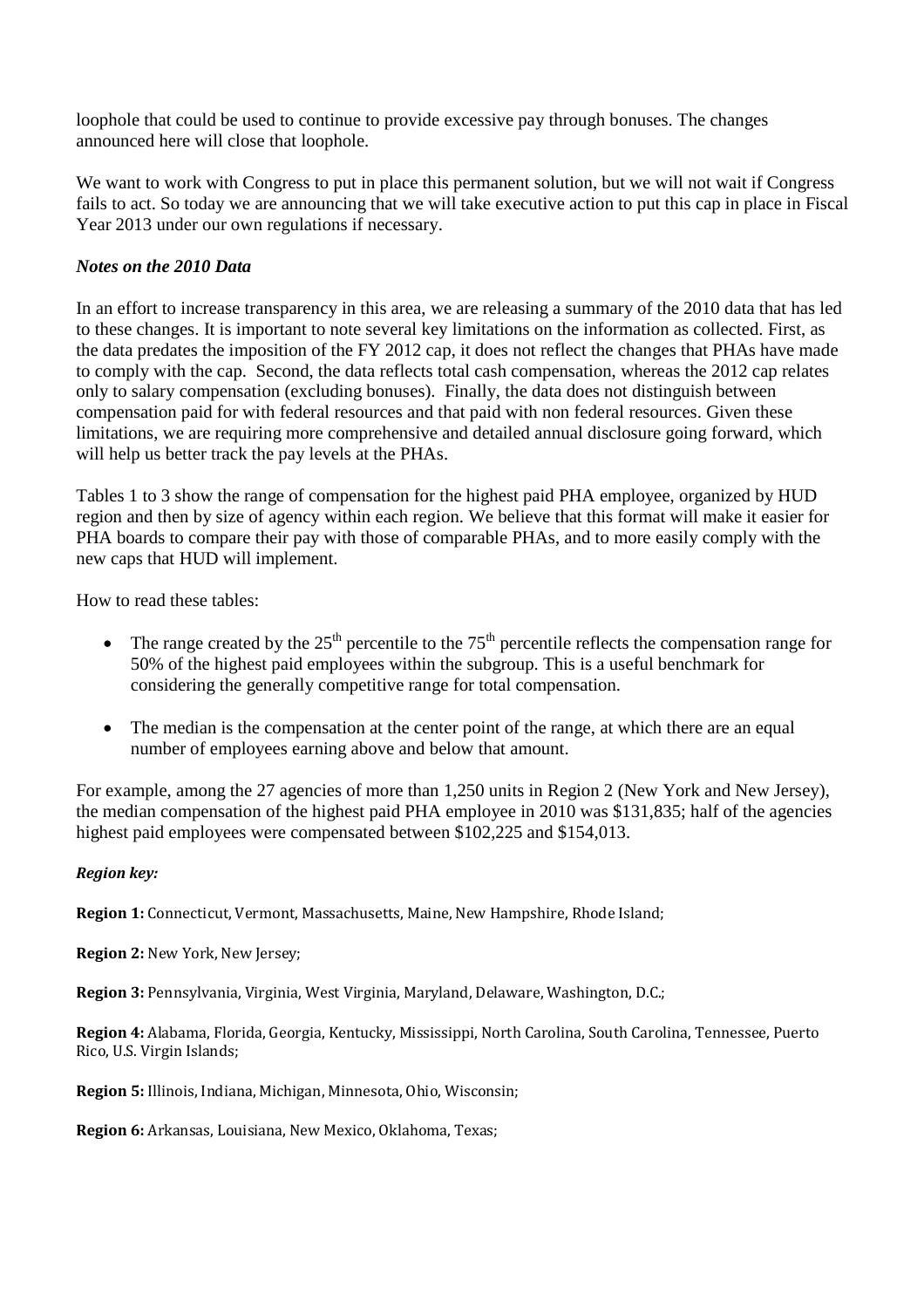**Region 7:** Kansas, Iowa, Missouri, Nebraska;

**Region 8**: Colorado, Montana, North Dakota, South Dakota, Utah, Wyoming;

**Region 9:** California, Arizona, Hawaii, Nevada;

**Region 10:** Washington, Alaska, Idaho, Oregon;

|                     |                        |            | Range of CY2010 compensation of |                  |
|---------------------|------------------------|------------|---------------------------------|------------------|
|                     | highest paid employee* |            |                                 |                  |
|                     |                        | 25th       |                                 | 75 <sub>th</sub> |
|                     |                        |            |                                 |                  |
| Geography           | <b>Number</b>          | percentile | Median                          | percentile       |
| <b>ALL AGENCIES</b> | 449                    | \$94,522   | \$115,615                       | \$147,100        |
| Region 1            | 35                     | \$99,644   | \$117,035                       | \$139,999        |
| Region 2            | 27                     | \$102,225  | \$131,835                       | \$154,013        |
| Region 3            | 56                     | \$92,043   | \$116,666                       | \$145,303        |
| Region 4            | 105                    | \$98,599   | \$126,028                       | \$161,318        |
| Region 5            | 67                     | \$87,584   | \$100,235                       | \$130,975        |
| Region 6            | 50                     | \$90,696   | \$107,555                       | \$153,332        |
| Region 7            | 16                     | \$78,387   | \$101,112                       | \$119,694        |
| Region 8            | 15                     | \$71,328   | \$101,109                       | \$115,908        |
| Region 9            | 59                     | \$115,251  | \$140,323                       | \$167,545        |
| Region 10           | 19                     | \$100,152  | \$107,152                       | \$145,362        |

\*Includes salary and bonuses, but excludes benefits and other allowances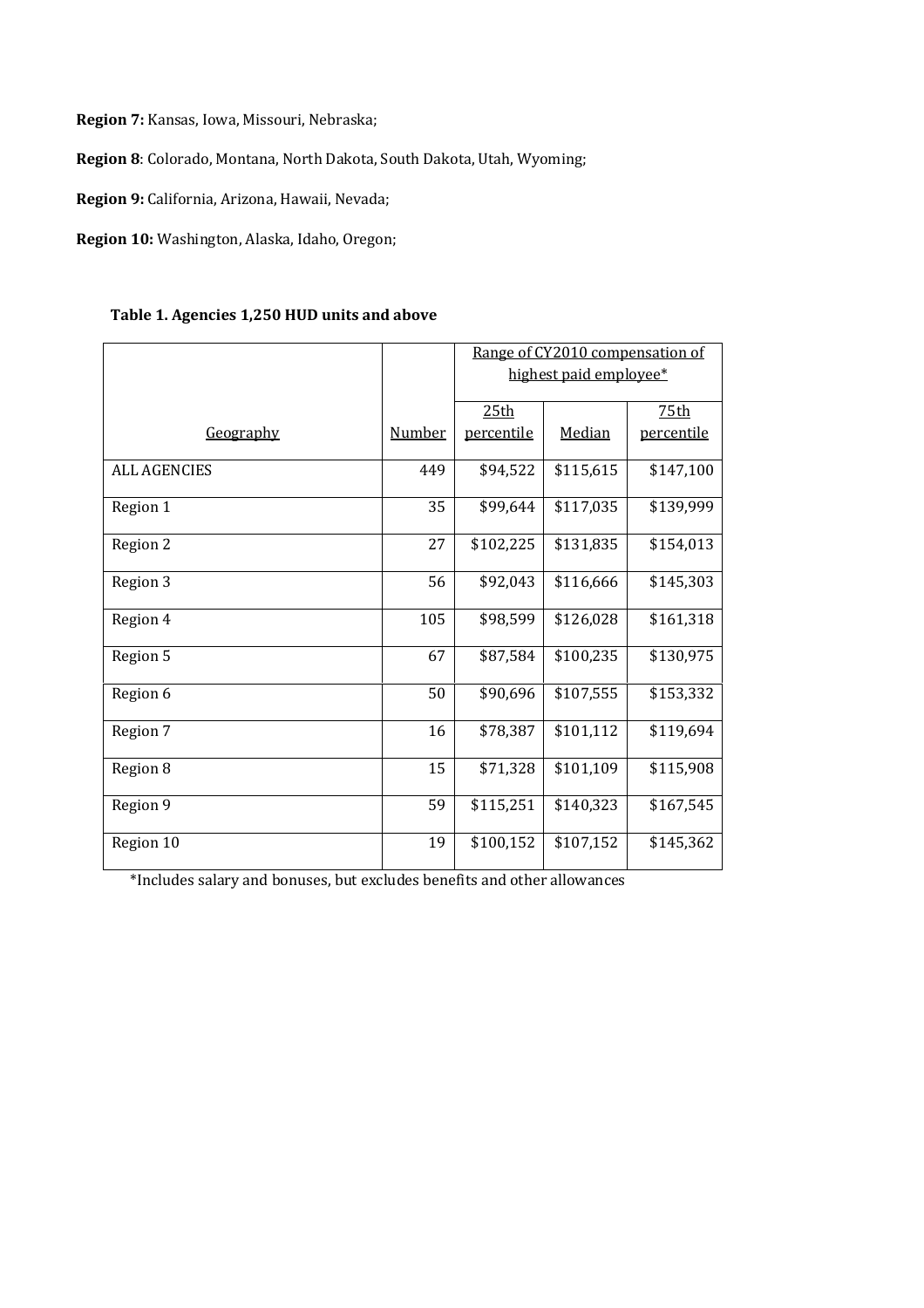# **Table 2. Agencies 250 to 1,249 HUD units**

|                             |        | Range of CY2010 compensation of<br>highest paid employee* |           |            |
|-----------------------------|--------|-----------------------------------------------------------|-----------|------------|
|                             |        |                                                           |           |            |
|                             |        | 25th                                                      |           | 75th       |
| Geography                   | Number | percentile                                                | Median    | percentile |
| Agencies 250 to 1,249 units | 1,112  | \$63,208                                                  | \$75,609  | \$93,391   |
| Region 1                    | 89     | \$70,453                                                  | \$80,164  | \$96,657   |
| Region 2                    | 106    | \$72,613                                                  | \$91,326  | \$116,926  |
| Region 3                    | 97     | \$67,669                                                  | \$79,093  | \$91,619   |
| Region 4                    | 277    | \$64,793                                                  | \$77,158  | \$97,214   |
| Region 5                    | 193    | \$59,907                                                  | \$70,362  | \$83,413   |
| Region 6                    | 158    | \$55,261                                                  | \$72,532  | \$82,000   |
| Region 7                    | 79     | \$55,337                                                  | \$65,136  | \$74,469   |
| Region 8                    | 35     | \$57,154                                                  | \$75,714  | \$95,112   |
| Region 9                    | 48     | \$75,549                                                  | \$101,081 | \$122,938  |
| Region 10                   | 30     | \$62,162                                                  | \$74,897  | \$90,000   |

\*Includes salary and bonuses, but excludes benefits and other allowances